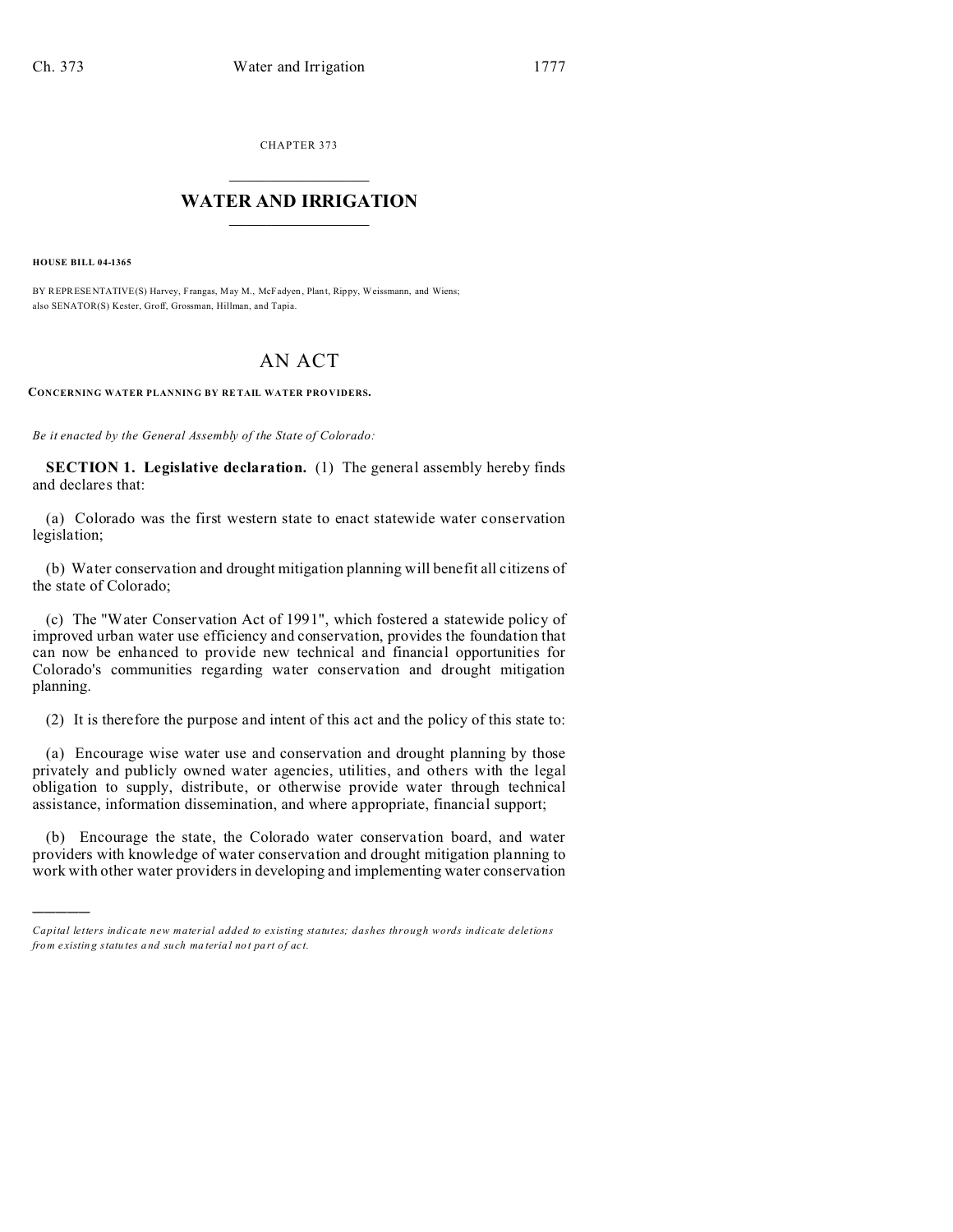and water use efficiencies and managing water supplies during periods of drought;

(c) Encourage smaller water providers to take advantage of state-provided resources to support local planning efforts; and

(d) Encourage and support implementation of this act, in particular those components of this act that relate to the development and implementation of a statewide water supply initiative.

**SECTION 2.** 37-60-124, Colorado Revised Statutes, is amended to read:

**37-60-124. Office of water conservation and drought planning - creation powers and duties.** (1) There is hereby created as an office under the Colorado water conservation board the office of water conservation AND DROUGHT PLANNING. The office shall have such staff as are necessary and appropriate to carry out the duties established for the office.

(2) The office of water conservation AND DROUGHT PLANNING shall promote water use efficiency CONSERVATION AND DROUGHT MITIGATION PLANNING by performing, to the degree feasible, duties including, but not limited to, the following:

(a) PARTICIPATING AS A MEMBER OR CHAIRPERSON OF ANY STATE WATER AVAILABILITY TASK FORCES ESTABLISHED TO MONITOR, FORECAST, MITIGATE, OR PREPARE FOR DROUGHT;

 $(a)$  (b) Acting as a repository for water use efficiency CONSERVATION AND DROUGHT MITIGATION PLANNING information;

(c) DISSEMINATING WATER CONSERVATION, DROUGHT MITIGATION PLANNING, AND RELATED INFORMATION TO WATER PROVIDERS AND THE GENERAL PUBLIC;

(b) (d) Provision of PROVIDING technical assistance to and working with municipal, and other urban INDUSTRIAL, AGRICULTURAL, AND OTHER water providers and state agencies as they plan for, evaluate, and implement water use efficiency measures to provide necessary water services CONSERVATION PLANS AND PROGRAMS, DROUGHT MITIGATION PLANS, OR BOTH;

 $(c)$  (e) Coordination of the planning for and assistance in the implementation of water use efficiency CONSERVATION plans by state agencies pursuant to section 37-96-103 (4);

 $(d)$  (f) Administration of financial assistance for water use efficiency CONSERVATION AND DROUGHT MITIGATION PLANNING AND IMPLEMENTATION measures and water use efficiency programs; as authorized in section 37-60-125; and

 $(e)$  (g) Preparation for review and approval by the board for transmittal to the general assembly such information and recommendations concerning water use efficiency projects and proposed water use efficiency measures by state and local governments, including the analysis of water use efficiency programs already in place. EVALUATING WATER CONSERVATION AND DROUGHT MITIGATION PLANS RELATED TO THE USE OF SUCH PLANS BY WATER PROVIDERS TO ADDRESS WATER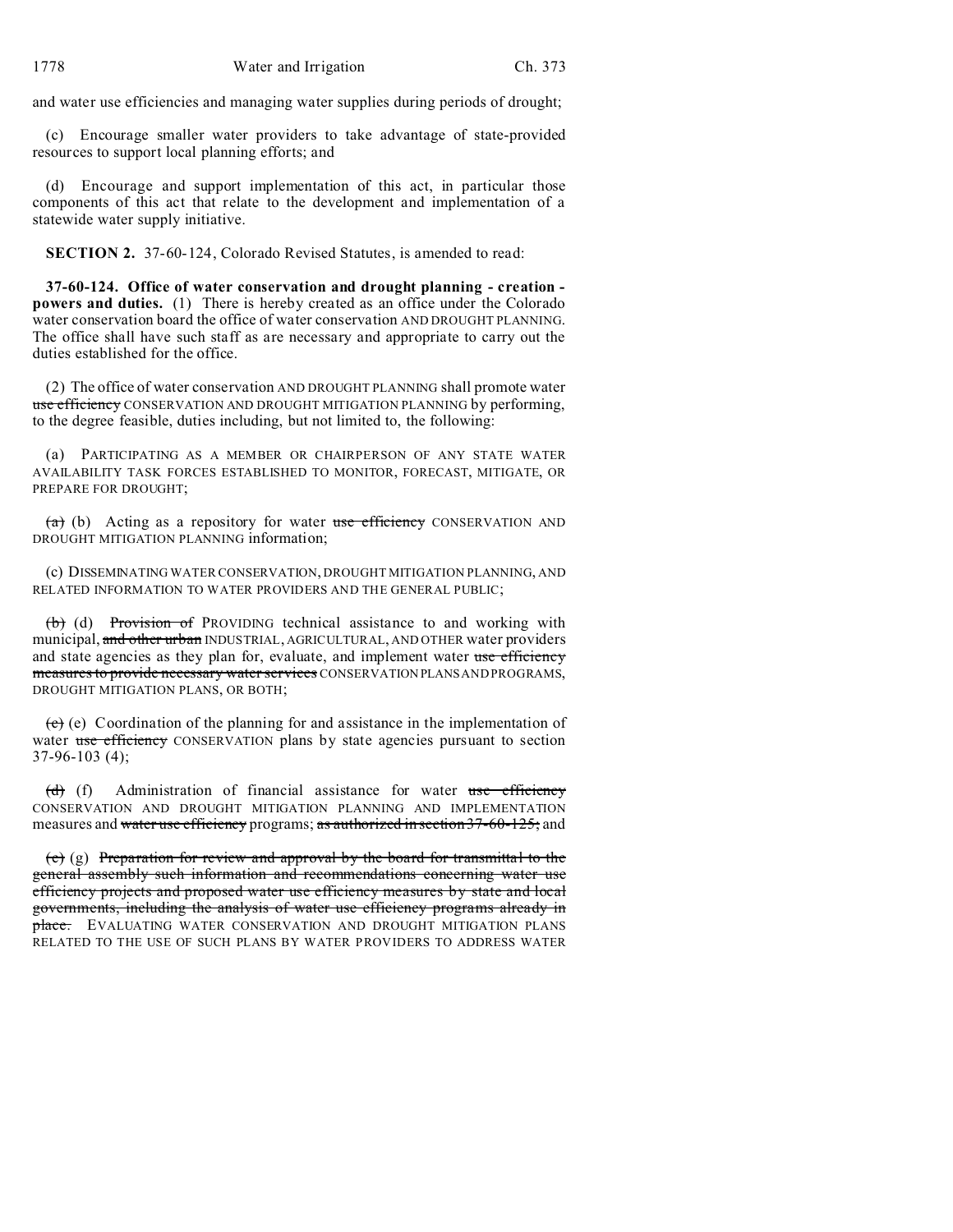NEEDS AND TO PREPARE FOR WATER-RELATED EMERGENCIES BASED UPON POLICIES AND GUIDELINES ADOPTED BY THE BOARD PURSUANT TO SECTION 37-60-126.

(3) The personal services, operating, travel and subsistence, capital, and legal services expenses of administering the office of water conservation AND DROUGHT PLANNING and the programs and activities authorized by subsection (2) of this section may be paid from such moneys as are appropriated, allocated, or otherwise credited to the Colorado water conservation board construction fund.

(4) Repealed.

**SECTION 3.** 37-60-126, Colorado Revised Statutes, is amended to read:

**37-60-126. Water conservation and drought mitigation planning - programs - relationship to state assistance for water facilities - guidelines.** (1) As used in this section AND IN SECTION 37-60-126.5, unless the context otherwise requires:

(a) "Covered entity" means each municipality, agency, utility, including any privately owned utility, or other publicly owned entity with a legal obligation to supply, distribute, or otherwise provide water at retail to domestic, commercial, industrial, or public facility customers, and which THAT has a total demand for such customers of two thousand acre-feet or more. in calendar years 1989 or thereafter.

"OFFICE" MEANS THE OFFICE OF WATER CONSERVATION AND DROUGHT PLANNING CREATED IN SECTION 37-60-124.

(c) "PLAN ELEMENTS" MEANS THOSE COMPONENTS OF WATER CONSERVATION PLANS THAT ADDRESS WATER-SAVING MEASURES AND PROGRAMS, IMPLEMENTATION REVIEW, WATER-SAVING GOALS, AND THE ACTIONS A COVERED ENTITY SHALL TAKE TO DEVELOP, IMPLEMENT, MONITOR, REVIEW, AND REVISE ITS WATER CONSERVATION PLAN.

(b) (d) "Public facility" means any facility operated by an instrument of government for the benefit of the public, including, but not limited to, a government building, park or other recreational facility, school, college, university, or other educational institution, highway, hospital, or stadium.

(e) "WATER CONSERVATION" MEANS WATER USE EFFICIENCY, WISE WATER USE, WATER TRANSMISSION AND DISTRIBUTION SYSTEM EFFICIENCY, AND SUPPLY SUBSTITUTION. THE OBJECTIVE OF WATER CONSERVATION IS A LONG-TERM INCREASE IN THE PRODUCTIVE USE OF WATER SUPPLY IN ORDER TO SATISFY WATER SUPPLY NEEDS WITHOUT COMPROMISING DESIRED WATER SERVICES.

(f) "WATER-SAVING MEASURES AND PROGRAMS" INCLUDES A DEVICE, PRACTICE, HARDWARE, OR EQUIPMENT THAT REDUCES WATER DEMANDS AND A PROGRAM THAT USES A COMBINATION OF MEASURES AND INCENTIVES THAT ALLOW FOR AN INCREASE IN THE PRODUCTIVE USE OF A LOCAL WATER SUPPLY.

(2) (a) Within five years after June 4, 1991, each covered entity which THAT does not have a water use efficiency plan satisfying the provisions of subsections SUBSECTION (4) and  $(5)$  of this section shall, subject to section 37-60-127, develop,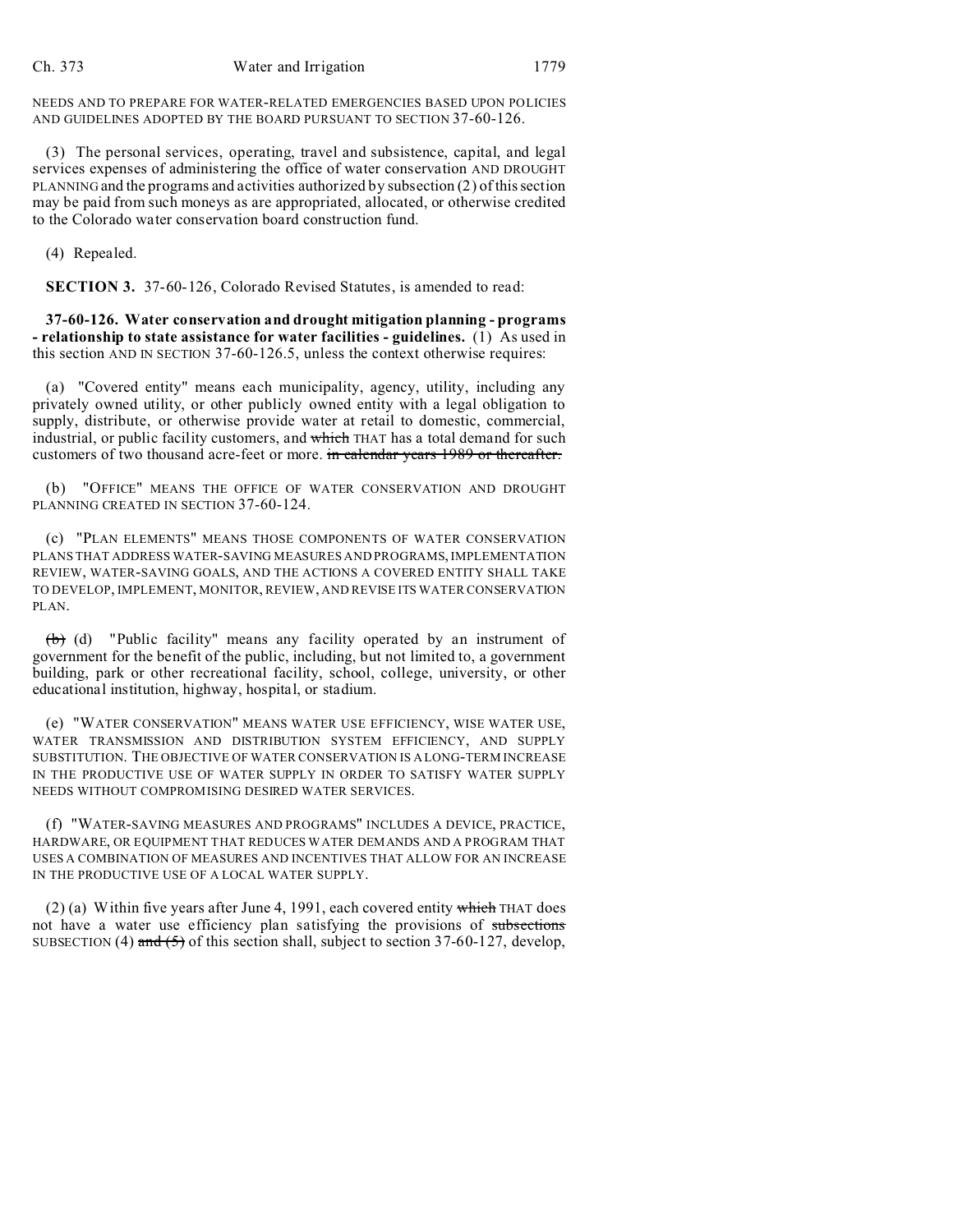1780 Water and Irrigation Ch. 373

adopt, make publicly available, and implement a plan pursuant to which such covered entity shall encourage its domestic, commercial, industrial, and public facility customers to use water more efficiently. Any covered entity that makes an initial determination that it has satisfied subsections SUBSECTION (4) and  $(5)$  of this section shall, within five years  $of$  AFTER June 4, 1991, give public notice of such determination at an official meeting of the appropriate governing body of the covered entity.

(b) THE OFFICE SHALL REVIEW PREVIOUSLY SUBMITTED CONSERVATION PLANS TO EVALUATE THEIR CONSISTENCY WITH THE PROVISIONS OF THIS SECTION AND THE GUIDELINES ESTABLISHED PURSUANT TO SUBSECTION (7) OF THIS SECTION.

(c) ON AND AFTER JULY 1, 2006, A COVERED ENTITY THAT SEEKS FINANCIAL ASSISTANCE FROM EITHER THE BOARD OR THE COLORADO WATER RESOURCES AND POWER DEVELOPMENT AUTHORITY SHALL SUBMIT TO THE BOARD A NEW OR REVISED PLAN TO MEET WATER CONSERVATION GOALS ADOPTED BY THE COVERED ENTITY, IN ACCORDANCE WITH THIS SECTION, FOR THE BOARD'S APPROVAL PRIOR TO THE RELEASE OF NEW LOAN PROCEEDS.

(3) The manner in which the covered entity develops, adopts, makes publicly available, and implements a plan established pursuant to subsection (2) of this section shall be determined by the covered entity IN ACCORDANCE WITH THIS SECTION. The plan shall be accompanied by a program SCHEDULE for its implementation. THE PLANS AND SCHEDULES SHALL BE PROVIDED TO THE OFFICE WITHIN NINETY DAYS AFTER THEIR ADOPTION. FOR THOSE ENTITIES SEEKING FINANCIAL ASSISTANCE, THE OFFICE SHALL THEN NOTIFY THE COVERED ENTITY AND THE APPROPRIATE FINANCING AUTHORITY THAT THE PLAN HAS BEEN REVIEWED AND WHETHER THE PLAN HAS BEEN APPROVED IN ACCORDANCE WITH THIS SECTION.

(4) In developing A plan DEVELOPED BY A COVERED ENTITY pursuant to subsection (2) of this section each covered entity shall, consider at least the following water-saving measures AT A MINIMUM, CONSIDER THE FOLLOWING PLAN ELEMENTS:

(a) THE WATER-SAVING MEASURES AND PROGRAMS TO BE USED BY THE COVERED ENTITY FOR WATER CONSERVATION. IN DEVELOPING THESE MEASURES AND PROGRAMS, EACH COVERED ENTITY SHALL, AT A MINIMUM, CONSIDER THE FOLLOWING:

(I) Water-efficient fixtures and appliances, including toilets, urinals, showerheads, and faucets;

 $(b)$  (II) Low water use landscapes, DROUGHT-RESISTANT VEGETATION, REMOVAL OF PHREATOPHYTES, and efficient irrigation;

 $\overline{(e)}$  (III) Water-efficient industrial and commercial water-using processes;

(d) (IV) Water reuse systems; both potable and nonpotable;

(e) (V) Distribution system leak IDENTIFICATION AND repair;

(f) (VI) Dissemination of information regarding water use efficiency measures,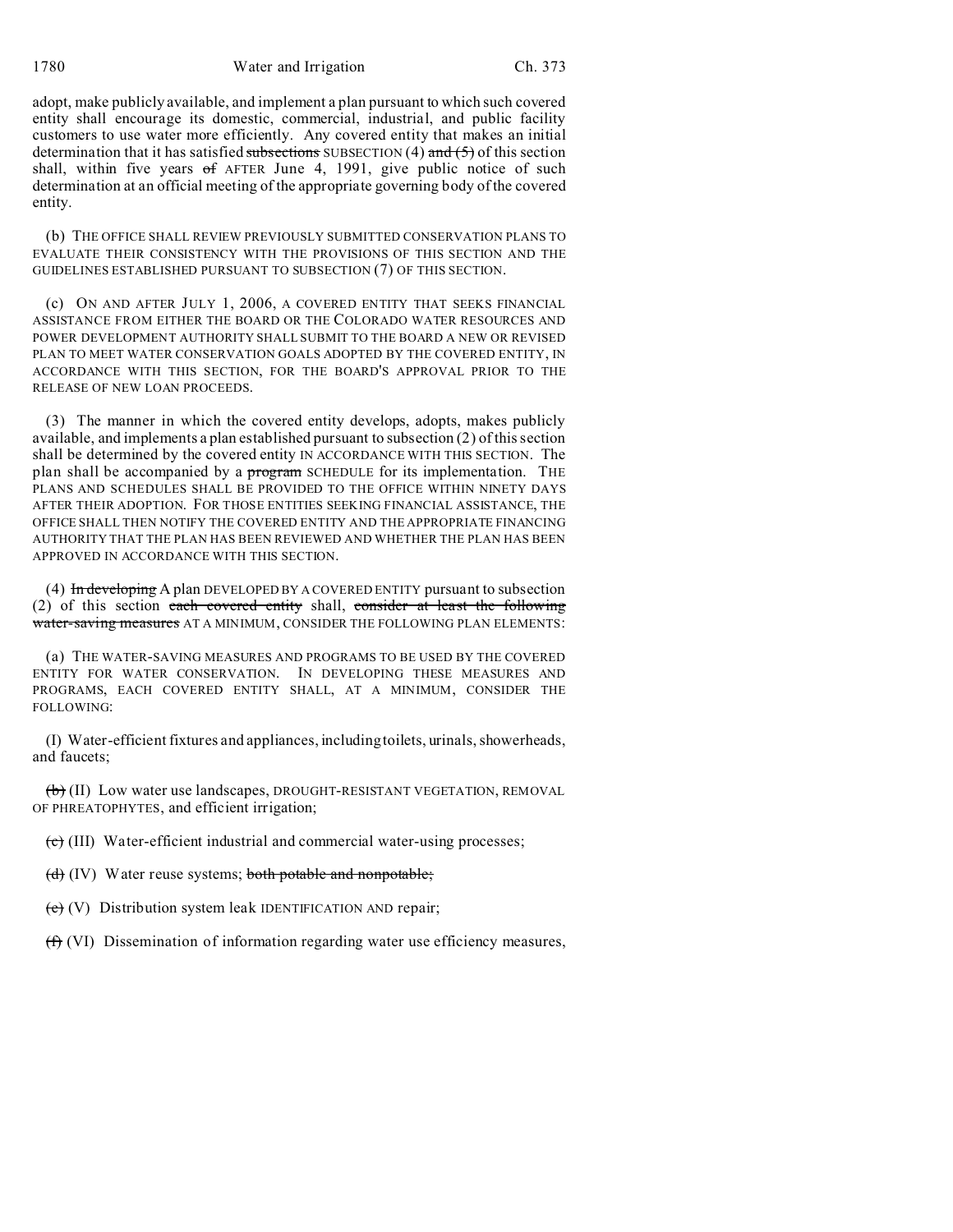including by public education, customer water use audits, and water-saving demonstrations;

 $\left(\frac{g}{g}\right)$  (VII) Water rate structures and billing systems designed to encourage water use efficiency in a fiscally responsible manner;

(II) (VIII) The department of local affairs may provide technical assistance to covered entities that are local governments to implement water billing systems that show customer water usage and that implement tiered billing systems;

 $(h)$  (IX) Regulatory measures including standards for the use of water use efficiency fixtures and landscapes, and ordinances, codes, or other law designed to encourage water use efficiency CONSERVATION;

 $\overrightarrow{(ii)}$  (X) Incentives to implement water use efficiency CONSERVATION techniques, including rebates to customers or others to encourage the installation of water use efficiency CONSERVATION measures;

 $(5)$  (b) The plan to be adopted under subsection (2) of this section shall contain A section stating the covered entity's best judgment of the role of water use efficiency CONSERVATION plans in the covered entity's water supply planning;

(c) THE STEPS THE COVERED ENTITY USED TO DEVELOP, AND WILL USE TO IMPLEMENT, MONITOR, REVIEW, AND REVISE, ITS WATER CONSERVATION PLAN;

(d) THE TIME PERIOD, NOT TO EXCEED SEVEN YEARS, AFTER WHICH THE COVERED ENTITY WILL REVIEW AND UPDATE ITS ADOPTED PLAN; AND

(e) EITHER AS A PERCENTAGE OR IN ACRE-FOOT INCREMENTS, AN ESTIMATE OF THE AMOUNT OF WATER THAT HAS BEEN SAVED THROUGH A PREVIOUSLY IMPLEMENTED CONSERVATION PLAN AND AN ESTIMATE OF THE AMOUNT OF WATER THAT WILL BE SAVED THROUGH CONSERVATION WHEN THE PLAN IS IMPLEMENTED.

(6) Except for the elements of a water use efficiency plan which a covered entity has already implemented prior to June 4, 1991, the plan required under subsection (2) of this section shall set forth results of the consideration of the water-efficient measures and techniques set forth in subsection (4) of this section and adopted by the covered entity after June 4, 1991.

 $(7)$  (5) Except for the elements of a water use efficiency plan which a covered entity has already implemented prior to June 4, 1991, before adopting any other major elements of a plan under subsections (2) and (4) of this section, EACH COVERED ENTITY SHALL FOLLOW THE COVERED ENTITY'S RULES, CODES, OR ORDINANCES TO MAKE THE DRAFT PLAN AVAILABLE FOR PUBLIC REVIEW AND COMMENT. IF THERE ARE NO RULES, CODES, OR ORDINANCES GOVERNING THE COVERED ENTITY'S PUBLIC PLANNING PROCESS, THEN each covered entity shall publish a draft plan, give public notice of the plan, make such plan publicly available, and solicit comments from the public for a period of not less than sixty days after the date on which the draft plan is made publicly available. Reference shall be made in the public notice to the elements of a plan that has already been implemented.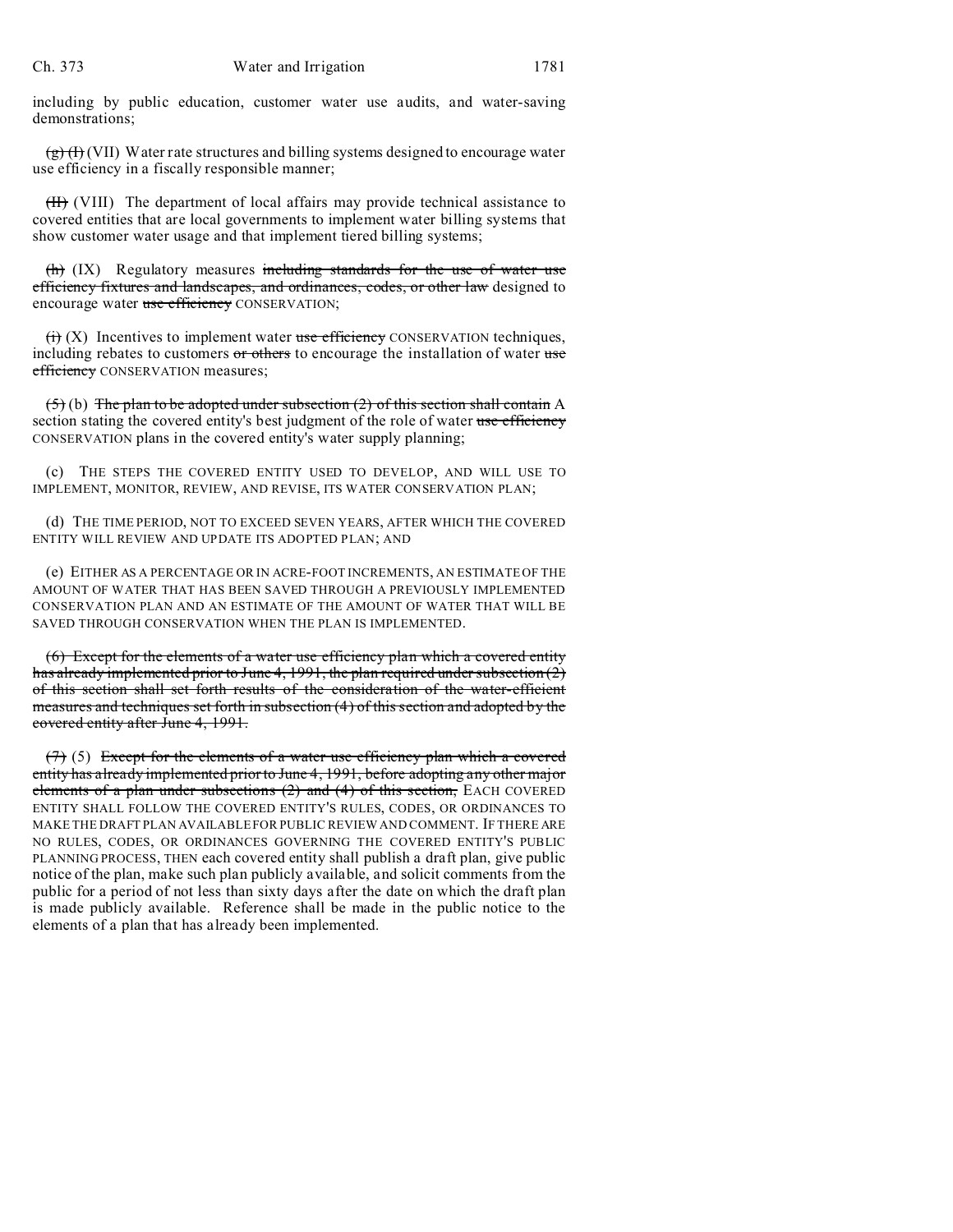1782 Water and Irrigation Ch. 373

(6) THE BOARD IS HEREBY AUTHORIZED TO RECOMMEND THE APPROPRIATION AND EXPENDITURE OF SUCH REVENUES AS ARE NECESSARY FROM THE UNOBLIGATED BALANCE OF THE FIVE PERCENT SHARE OF THE OPERATIONAL ACCOUNT OF THE SEVERANCE TAX TRUST FUND DESIGNATED FOR USE BY THE BOARD FOR THE PURPOSE OF THE OFFICE PROVIDING ASSISTANCE TO COVERED ENTITIES TO DEVELOP WATER CONSERVATION PLANS THAT MEET THE PROVISIONS OF THIS SECTION.

(7) BY JULY 1, 2005, THE BOARD SHALL ADOPT GUIDELINES FOR THE OFFICE TO REVIEW WATER CONSERVATION PLANS SUBMITTED BY COVERED ENTITIES. THE GUIDELINES SHALL DEFINE THE METHOD FOR SUBMITTING PLANS TO THE OFFICE, HOW THE OFFICE WILL PRIORITIZE THE DISTRIBUTION OF MONEYS, AND THE INTEREST RATE SURCHARGE PROVIDED FOR IN PARAGRAPH (d) OF SUBSECTION (9) OF THIS SECTION.

(8) A covered entity may at any time adopt changes to the AN APPROVED plan IN ACCORDANCE WITH THIS SECTION AFTER NOTIFYING AND RECEIVING CONCURRENCE FROM THE OFFICE. If the proposed changes are major, the covered entity shall give public notice of the changes, make the changes available in draft form, and provide the public an opportunity to comment on such changes before adopting them IN ACCORDANCE WITH SUBSECTION (5) OF THIS SECTION.

(9) (a) After five years following June 4, 1991, Neither the board nor the Colorado water resources and power development authority shall accept an application from RELEASE LOAN PROCEEDS TO a covered entity for financial assistance in the construction of any water diversion, storage, conveyance, water treatment, or wastewater treatment facility unless such covered entity includes PROVIDES a copy of the water use efficiency CONSERVATION plan adopted pursuant to this section; and a copy of other such plans, if any, otherwise adopted by the covered entity. EXCEPT THAT THE BOARD OR THE AUTHORITY MAY RELEASE SUCH LOAN PROCEEDS IF THE BOARD OR THE AUTHORITY, AS APPLICABLE, DETERMINES THAT AN UNFORSEEN EMERGENCY EXISTS IN RELATION TO THE COVERED ENTITY'S LOAN APPLICATION, IN WHICH CASE THE BOARD OR THE AUTHORITY, AS APPLICABLE, MAY IMPOSE A LOAN SURCHARGE UPON THE COVERED ENTITY THAT MAY BE REBATED OR REDUCED IF THE COVERED ENTITY SUBMITS AND ADOPTS A PLAN IN COMPLIANCE WITH THIS SECTION IN A TIMELY MANNER AS DETERMINED BY THE BOARD OR THE AUTHORITY, AS APPLICABLE.

(b) After five years from June 4, 1991, The board and the Colorado water resources and power development authority, to which any covered entity has applied for financial assistance for the construction of a water diversion, storage, conveyance, water treatment, or wastewater treatment facility, shall consider any water use efficiency CONSERVATION plan filed pursuant to paragraph  $(a)$  of this subsection  $(9)$ SECTION in determining whether to render financial assistance to such entity. Such consideration shall be carried out within the discretion accorded the board and the Colorado water resources and power development authority pursuant to which such board and authority render such financial assistance to such covered entity.

(c) The board and the Colorado water resources and power development authority may enter into a memorandum of understanding with each other for the purposes of avoiding delay in the processing of applications for financial assistance covered by this section and avoiding duplication in the consideration required by  $\frac{\partial^2 f}{\partial x^2}$  $\sigma$ f this subsection (9).